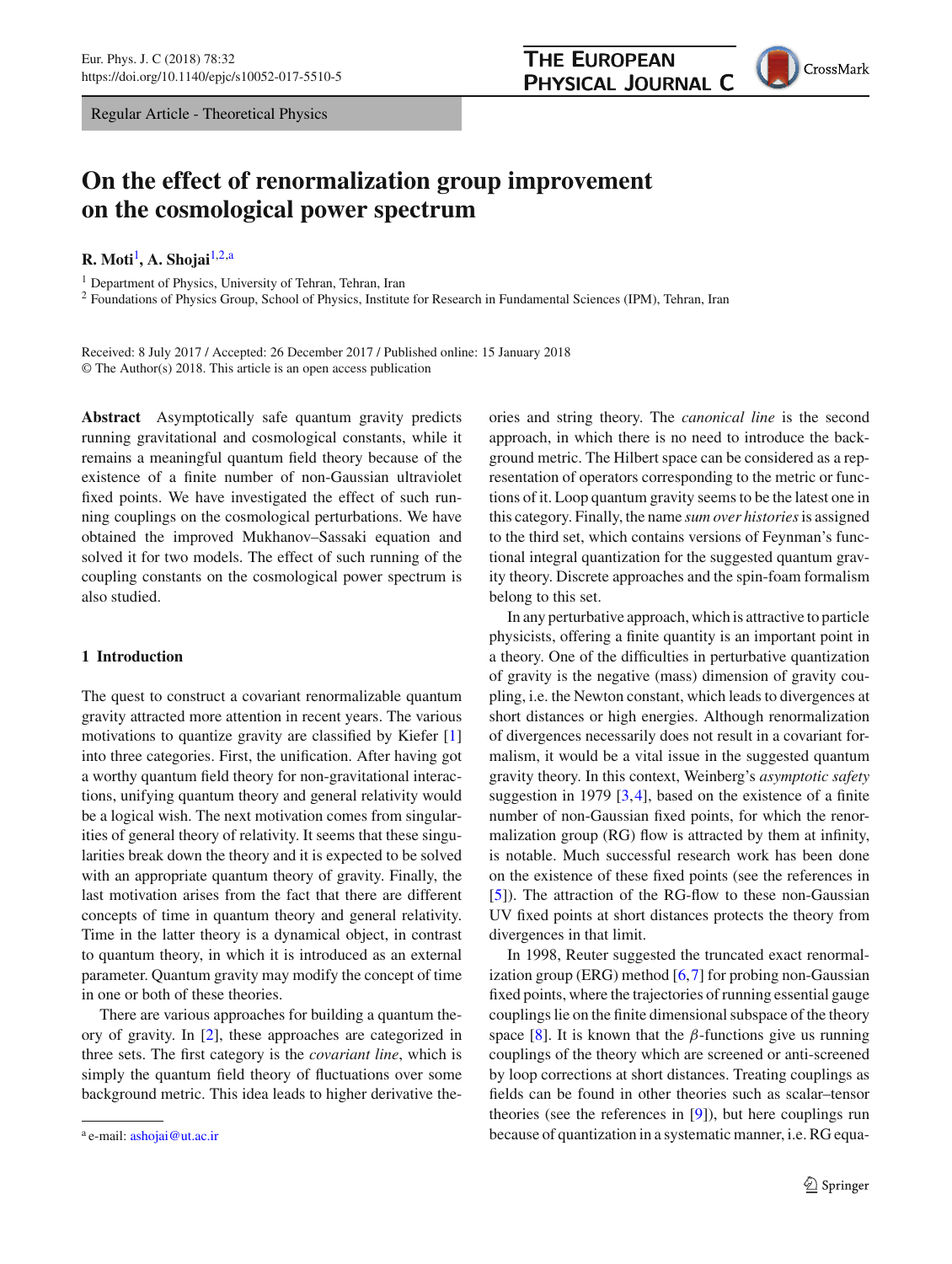tion. This evolved constant parameter, i.e. the running coupling constant, can change the behavior of gravitational phenomena like black holes [\[10](#page-10-9)[,11](#page-10-10)], galaxy rotation [\[12\]](#page-10-11), CMB, etc.

In this paper, we investigate the effects of the improvement of gravitational and cosmological constants on the Mukhanov–Sassaki equation (MSE). This equation describes the growth of gauge invariant quantities constructed from quantum perturbations of metric and the inflation scalar field. These perturbations are usually considered as the primary seeds for inhomogeneities of CMB and the structure formation. Therefore investigation of the effects of RG improved couplings on the MSE would be remarkable.

The next section is dedicated to a brief introduction of ERG and various improvement methods. Then the improved MSE (IMSE) would be derived in Sect. [3.](#page-2-0) In Sect. [4,](#page-4-0) we obtain the solution of IMSE for two models, one with a scalar field responsible for the inflation, and one with a cosmological constant. Finally, in Sect. [5,](#page-8-0) the effects of this improvement on the power spectrum are studied.

It should be noted that although we are investigating the improvement of the cosmological power spectrum via the running coupling constants obtained from the asymptotic safe theory, there are other points of view to see the potential impact of renormalization in the power spectrum. For example see [\[13,](#page-10-12)[14\]](#page-10-13).

#### **2 Truncated ERG in asymptotically safe gravity**

Truncated ERG is one of the several methods for probing non-Gaussian fixed points of gravity theory [\[5](#page-10-4)]. In this approach, by truncating the scale-dependent effective action  $\Gamma_k[g_{\alpha\beta}]$  up to appropriate interaction terms, other non-effective interaction terms would be ignored. The evolution of these remaining gauge couplings, which cannot be eliminated by a redefinition of the fields, is obtained from the exact renormalization group equation (ERGE). The trajectory of RG flow is

$$
k\partial_k \Gamma_k = \frac{1}{2} Tr[(\Gamma_k^{(2)} + \mathcal{R}_k)^{-1} k \partial_k \mathcal{R}_k],
$$
 (1)

where  $\Gamma_k$  integrates out all the fluctuations at scale  $k$  and connects the admissible fundamental action at  $\Gamma_{k\to\infty} = S$ to the conventional effective action at  $\Gamma_{k\to 0} = \Gamma$ . This average-like effective action at tree level describes all gravitational phenomena for each momentum of order *k* [\[15](#page-10-14)]. Indeed, the IR-cutoff  $\mathcal{R}_k(p^2)$ , which appears in the definition of  $\Gamma_k$ , eliminates the effects of fluctuations of  $p^2 < k^2$ on RG flow and is defined by an arbitrary smooth function  $\mathcal{R}_k(p^2) \propto k^2 \mathcal{R}^{(0)}(\frac{p^2}{k^2})$  where  $\mathcal{R}^{(0)}(\psi)$  satisfies the conditions  $\mathcal{R}^{(0)}(0) = 1$  and  $\mathcal{R}^{(0)}(\psi \to \infty) \to 0$ . The exponential form  $\mathcal{R}^{(0)}(\psi) = \frac{\psi}{\exp(\psi) - 1}$  is a common chosen form

in the literature  $[16]$  $[16]$ . Since the multiplicity of couplings in the effective action makes the  $β$ -function intricate, truncation would project the RG flow into the finite dimensional subspace spanned by the essential couplings. This method gives a finite number of ordinary differential equations.

The Einstein–Hilbert truncation,

$$
\Gamma_k[g_{\alpha\beta}] = \frac{1}{16\pi G_k} \int d^4x \sqrt{g}(-R(g) + 2\Lambda_k),\tag{2}
$$

is a common truncation for cosmological models.

It is shown numerically in [\[17\]](#page-10-16) that, for small values of the cutoff  $k \to 0$ , at *perturbative regime*, the solutions of  $\beta$ functions for this model lead to the following power-series for dimensionful couplings

<span id="page-1-0"></span>
$$
G(k) = G_0 \left[ 1 - \omega G_0 k^2 + \mathcal{O}(G_0^2 k^4) \right],
$$
 (3)

<span id="page-1-1"></span>
$$
\Lambda(k) = \Lambda_0 + \nu G_0 k^4 \left[ 1 + \mathcal{O}(G_0 k^2) \right],\tag{4}
$$

where  $\omega = \frac{1}{6\pi} [24\Phi_2^2(0) - \Phi_1^1(0)], \nu = \frac{1}{4\pi} \Phi_2^1(0)$  and  $\Phi_n^p(w)$ is the threshold function, which depends on the IR-cutoff:

$$
\Phi_n^p(w) = \frac{1}{\Gamma(n)} \int \psi^{n-1} \frac{\mathcal{R}^{(0)}(\psi) - \psi \mathcal{R}^{(0)'}(\psi)}{[\psi + \mathcal{R}^{(0)}(\psi) + w]^p} d\psi;
$$

 $G_0$  and  $\Lambda_0$  are the non-improved coupling constants.

Indeed, at the *fixed point regime*, i.e.  $k \gg m_{\text{Pl}}$  (where  $m_{\text{Pl}} = G_0^{-\frac{1}{2}}$  is the Planck mass), the numerical analysis suggests

$$
G(k) = \frac{g_*^{UV}}{k^2} \quad , \quad \Lambda(k) = \lambda_*^{UV} k^2
$$

where  $g_*^{UV} = 0.27$  and  $\lambda_*^{UV} = 0.36$  are the non-Gaussian fix point values of the dimensionless couplings  $g(k) \equiv k^2 G(k)$ and  $\lambda(k) \equiv \frac{\Lambda(k)}{k^2}$ , respectively.

In the following, we are dealing with the end of the inflation epoch with  $k \leq m_{\text{Pl}}$ , and thus it is logical to use the perturbative regime. Hence we use Eqs. [\(3\)](#page-1-0) and [\(4\)](#page-1-1) as the running couplings for this period.

As is the case for any quantum field theory, running couplings are scaled with momentum *k*. On the other hand, in effective field theory,  $\Gamma_k$  uses this scaling to specify the cutoff point where the fluctuations with momenta smaller than *k* are ignored. In the space-time picture this cutoff momentum should be related to the inverse of some physical length. Generally speaking, using isotropy and homogeneity of FRW metric, a suitable function  $k(t, a(t), \dot{a}(t), ...)$  seems to be the best choice for scaling parameter. Noting that in the standard cosmology, when the universe is aged *t*, fluctuations of frequency smaller than 1/*t* are ignorable, and taking into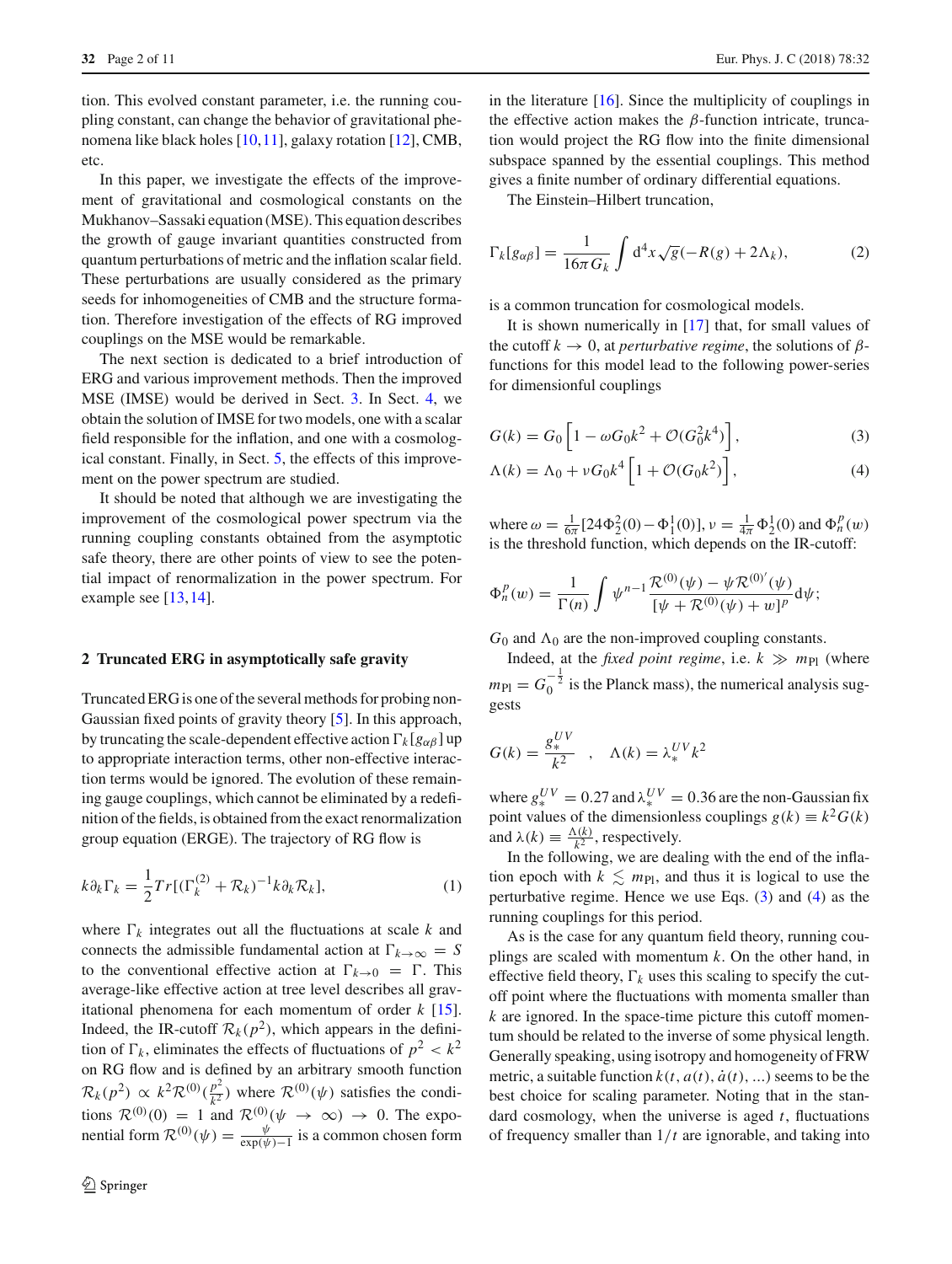account the dimensional consideration,s one observes that the cutoff identification

$$
k = \frac{\xi}{t} \tag{5}
$$

is a suitable approximation. Here  $\xi$  is a positive constant of order unity. (This may also be justified for the fixed point regime, where  $\Lambda(k) \propto k^2$ , and since we know that  $\Lambda \propto$  $H^2(t)$ . See [\[18,](#page-10-17)[19\]](#page-10-18)). One may also use the conformal time  $\int dt/a(t)$  instead of *t*, but the difference is ignorable because of the ignorance of frequencies less than 1/*t*. As a result, the above cutoff identification is usually used for improvement of the cosmological models in the literature. For more details as regards the cutoff identification, the reader is referred to [\[15](#page-10-14),[20\]](#page-10-19).

With this identification, we shall have the time dependent parameters  $G(k)$  and  $\Lambda(k)$ 

$$
G(t) = G_0 \left[ 1 - \tilde{\omega} \left( \frac{t_{\text{Pl}}}{t} \right)^2 + \mathcal{O} \left( \frac{t_{\text{Pl}}}{t} \right)^4 \right],\tag{6}
$$

$$
\Lambda(t) = \Lambda_0 + \tilde{\nu} m_{\text{Pl}}^2 \left(\frac{t_{\text{Pl}}}{t}\right)^4 \left[1 + \mathcal{O}\left(\frac{t_{\text{Pl}}}{t}\right)^2\right],\tag{7}
$$

where  $\tilde{\omega} \equiv \omega \xi^2$  and  $\tilde{\nu} \equiv \nu \xi^4$ .

The conversion of fundamental units such as  $c$ ,  $\hbar$  and  $G$ to variable ones is a debatable issue [\[21\]](#page-10-20). In this regard, considering *G* as a coupling constant, the decision of where and how we should apply the improvement of  $G_0$  to  $G(x)$  is an important question.

The first and simplest way to do this can be called the *solution improvement*, in which the parameter  $G_0$  is replaced by  $G(x)$  in any solution of the non-improved theory. The second approach is the *equation improvement*. This is done at the level of the equations of motion, not the solutions. The difference between these two methods becomes bold for non-vacuum solutions and the latter seems to be more acceptable if the quantum corrections are negligible in the action. Generally speaking the improvement of the equations of motion may lead to solutions different from the former method.

By the third approach which we call the *action parameters improvement* [\[22](#page-10-21)], one means a substitution of  $G_0$  with  $G(x)$ in the action, without adding any kinetic term for it. The improved field equations are obtained from this new action and the externally prescribed field  $G(x)$  equation comes from the RGE. If one adds some kinetic term for it, there would be no guaranty that the obtained  $G(x)$  coincides with the result of RGE. Finding a suitable kinetic term is very intricate.

Here we shall improve the equations of motion, which seems more suitable.

#### <span id="page-2-0"></span>**3 Improved perturbations and MSE**

Metric perturbation during the inflation era and its relation to the matter inhomogeneity is an apt quantum mechanical mechanism generating initial seeds of structure formation (for a complete review see Ref. [\[23\]](#page-10-22)). The perturbed metric has 10 *df*, but only six of them are physical. The others are unphysical because of gauge (coordinate) transformations. Therefore, introducing gauge invariant quantities helps us to have results that are independent of the chosen coordinate system. Among different gauge invariant quantities, the comoving curvature perturbation *R* would be an appropriate quantity to analyze the power spectrum of the CMB. The symmetries of perturbation equations under translations make it easier to work with Fourier modes, *Rq* .

<span id="page-2-1"></span>The evolution of  $R_q$  in the non-improved theory follows the MSE [\[23](#page-10-22)]:

$$
\frac{\mathrm{d}^2 R_q}{\mathrm{d}\tau^2} + \frac{2}{z} \frac{\mathrm{d}z}{\mathrm{d}\tau} \frac{\mathrm{d}R_q}{\mathrm{d}\tau} + q^2 R_q = 0,\tag{8}
$$

<span id="page-2-3"></span><span id="page-2-2"></span>where  $\tau = \int_{t_0}^t \frac{dt'}{a(t')}$  is the conformal time and *z*, which is related to the time derivative of the scalar field by  $z = a\dot{\varphi}/H$ , can be considered as the redshift. Since the Fourier transformation of the 2-point function of the inflation field, i.e. the power spectrum, needs the solution of this differential equation, introducing the initial conditions is unavoidable.

The wave number  $q$  is proportional to the inverse of the comoving wavelength of the perturbations, and the conformal time is the comoving horizon, hence the quantity  $-q\tau$ will be the ratio of causal horizon length to the comoving wavelength of the perturbations. For  $-q\tau \ll 1$ , the wavelength of the perturbations is larger than the length of the causal horizon and the perturbations exit the horizon before the end of inflation. At the end of inflation, with growing comoving Hubble radius,  $\frac{1}{aH}$ , the wavelength of the perturbations becomes smaller than the comoving Hubble radius and thus the inhomogeneities and their effect on CMB gradually become observable.

Here we are interested in investigating the effects of quantum improvements of  $G_0$  and  $\Lambda_0$  on these observables. Therefore, at the first step, we have to study briefly the effect of an improvement on the perturbation equations. Then IMSE in the  $\Lambda$ CDM universe will be obtained.

#### 3.1 Perturbation equations with  $G(t) \& \Lambda(t)$

The perturbed metric can be written as the sum of the background metric  $\bar{g}_{\alpha\beta}$  and the perturbation  $h_{\alpha\beta}$ ,  $g_{\alpha\beta}$  =  $\bar{g}_{\alpha\beta} + h_{\alpha\beta}$ . We choose the background to be a flat homogeneous and isotropic FLRW metric:

$$
\bar{g}_{00} = -1
$$
,  $\bar{g}_{0i} = \bar{g}_{i0} = 0$ ,  $\bar{g}_{ij} = a^2(t)\delta_{ij}$ , (9)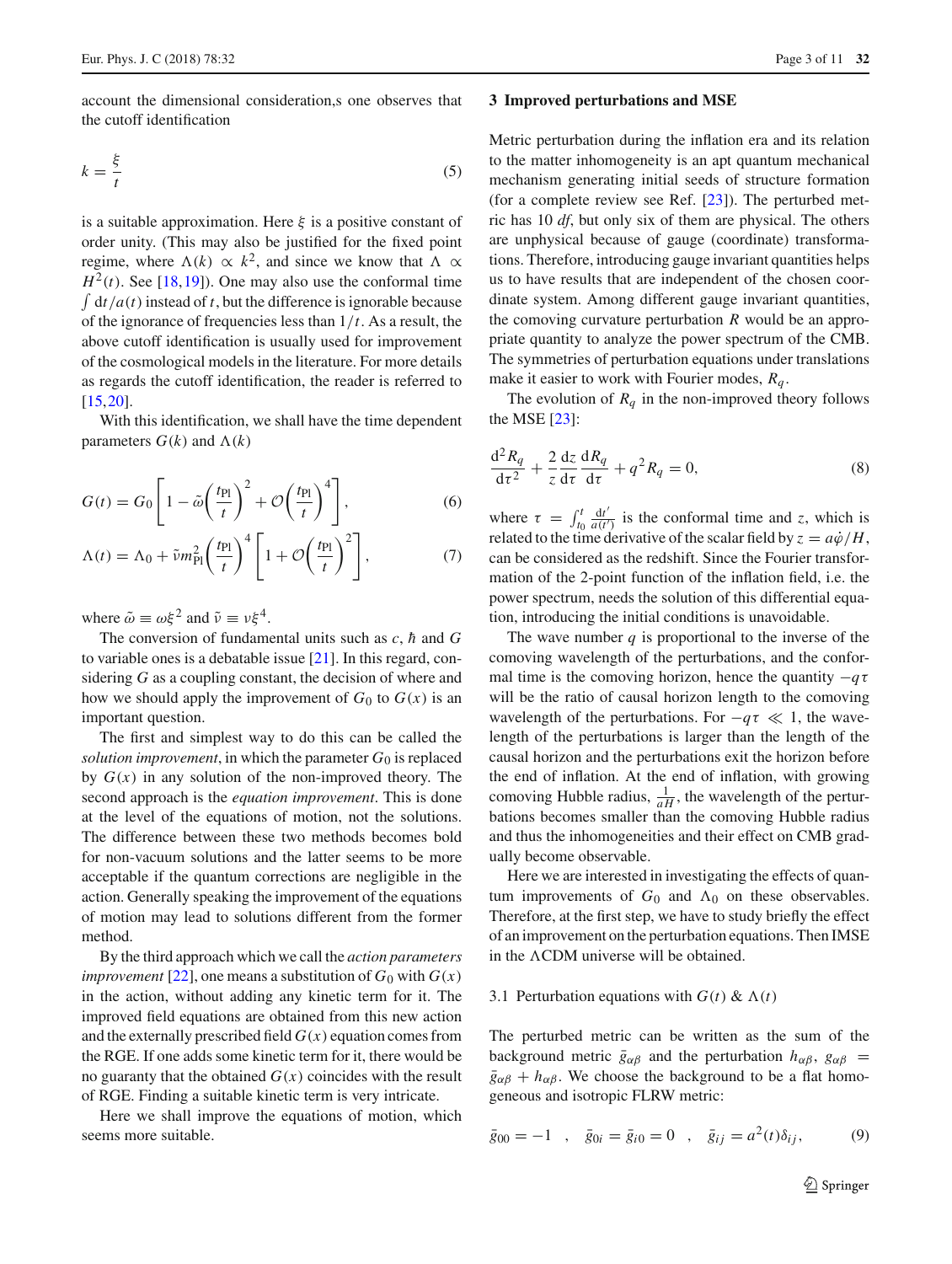with scale factor  $a(t)$ , and the perturbation decomposed into (spatial) scalar, vector, and tensor modes. Hence, the line element becomes

$$
ds^{2} = -(1 + E)dt^{2} + a(t) [\partial_{i} F + G_{i}] dt dx^{i}
$$
  
+  $a^{2}(t) [\delta_{ij} + A\delta_{ij} + 2B_{,ij} + 2C_{(i,j)} + D_{ij}] dx^{i} dx^{j},$  (10)

where  $A$ ,  $B$ ,  $E$  and  $F$  are scalars,  $C_i$  and  $G_i$  are divergenceless vectors and  $D_{ij}$  is a symmetric divergenceless–traceless tensor.

Analogous to the metric decomposition, the perfect fluid energy-momentum tensor,  $T_{\alpha\beta} = \bar{p}\bar{g}_{\alpha\beta} + (\bar{p} + \bar{\rho})\bar{u}_{\alpha}\bar{u}_{\beta}$  is perturbed as

$$
\delta T_{00} = -\bar{\rho}h_{00} + \delta \rho, \qquad (11)
$$

$$
\delta T_{i0} = \bar{p}h_{i0} - \left(\bar{\rho} + \bar{P}\right)\left(\partial_i \delta u + \delta u_i^V\right),\tag{12}
$$

$$
\delta T_{ij} = \bar{p}h_{ij} + a(t)^2 \left[ \delta_{ij}\delta p + \partial_i\partial_j \pi^S + 2\partial_{(i, \pi^V_{j})} + \pi^T_{ij} \right],
$$
\n(13)

where a bar over any quantity represents its non-perturbed value.  $\delta p$  and  $\delta \rho$  are pressure and density perturbations. The velocity perturbation is decomposed as  $\delta u_i = \partial_i \delta u + \delta u_i^V$ to a scalar velocity potential δ*u* and a divergenceless vector  $\delta u_i$ . The other parameters in  $\delta T_{ij}$ , i.e. the scalar  $\pi_i^S$ , the divergenceless vector  $\pi_i^V$  and the symmetric divergenceless– traceless tensor  $\pi_{ij}^T$ , characterize the departure from the energy-momentum tensor of a perfect fluid.

Since the CMB inhomogeneity comes from scalar perturbation, in the following we omit the vector and tensor perturbations and just consider the scalar mode. Separating these terms on both sides of the Einstein perturbed equation,  $\delta R_{\alpha\beta} = -8\pi G(t) (\delta T_{\alpha\beta} - \frac{1}{2} \bar{g}_{\alpha\beta} \delta T_{\lambda}^{\lambda} - \frac{1}{2} h_{\alpha\beta} \bar{T}_{\lambda}^{\lambda}),$  yields

$$
-4\pi G(t)a^{2} \left[\delta \rho - \delta p - \nabla^{2} \pi^{S}\right]
$$
  
=\frac{1}{2} a\dot{a} \dot{E} + \left(2\dot{a}^{2} + a\ddot{a}\right) E + \frac{1}{2}\nabla^{2} A  

$$
-\frac{1}{2} a^{2} \ddot{A} - 3a\dot{a} \dot{A} - \frac{1}{2} a\dot{a} \nabla^{2} \dot{B} + \dot{a} \nabla^{2} F,
$$
 (14)

$$
\partial_j \partial_k \left[ 16\pi G(t) a^2 \pi^S + E + A - a^2 \ddot{B} - 3a \dot{a} \dot{B} \right] + 2a \dot{F} + 4\dot{a} F \right] = 0,
$$
\n(15)

$$
8\pi G(t)a\left(\bar{\rho}+\bar{p}\right)\partial_j\delta u=-\dot{a}\partial_jE+a\partial_j\dot{A},\qquad(16)
$$

$$
-4\pi G(t)\left[\delta\rho + 3\delta p + \nabla^2 \pi^S\right] =
$$
  

$$
-\frac{1}{2a^2}\nabla^2 E - \frac{3\dot{a}}{2a}\dot{E} - \frac{1}{a}\nabla^2 \dot{F} - \frac{\dot{a}}{a^2}\nabla^2 F
$$
  

$$
+\frac{3}{2}\ddot{A} + \frac{3\dot{a}}{a}\dot{A} - \frac{3\ddot{a}}{a}E + \frac{1}{2}\nabla^2 \ddot{B} + \frac{\dot{a}}{a}\nabla^2 \dot{B},
$$
(17)

and the perturbed energy-momentum conservation equation gives

$$
\partial_{j} \left[ \delta p + \nabla^{2} \pi^{S} + \partial_{0} \left[ \left( \bar{\rho} + \bar{p} \right) \delta u \right] + \frac{3\dot{a}}{a} (\bar{\rho} + \bar{p}) \delta u \n+ \frac{1}{2} \left( \bar{\rho} + \bar{p} \right) E \right] = 0 \qquad (18)
$$
\n
$$
\delta \dot{\rho} + \frac{3\dot{a}}{a} \left( \delta \rho + \delta p \right) + \nabla^{2} \left[ -a^{-1} \left( \bar{\rho} + \bar{p} \right) F \right] \n+ a^{-2} \left( \bar{\rho} + \bar{p} \right) \delta u + \frac{\dot{a}}{a} \pi^{S} \right] \n+ \frac{1}{2} \left( \bar{\rho} + \bar{p} \right) \partial_{0} \left[ 3A + \nabla^{2} B \right] = 0. \qquad (19)
$$

<span id="page-3-2"></span>These are constraints on the perturbation evolutions, by which we shall obtain the IMSE in the next subsection. Note that the perturbation equations differ from the non-improved ones only in changing  $G_0$  to  $G(t)$ , as is expected in the equation of motion improvement method.

### 3.2 IMSE

Assuming the inhomogeneity of CMB to be produced by the perturbation of the background inflation field  $\bar{\varphi}$ , the action functional would be

$$
S = S_{\text{Gravity}} + \int d^4x \sqrt{-g} \times \left[ -\frac{1}{2} g^{\alpha \beta} \partial_\alpha \bar{\varphi} \partial_\beta \bar{\varphi} - V(\bar{\varphi}) - 2M_{\text{Pl}}^2 \Lambda \right], \tag{20}
$$

where  $M_{\text{Pl}}^2 = (8\pi G_0)^{-\frac{1}{2}}$  is the reduced Planck mass.

The dynamics of the model is given by the Friedmann equation for the classical background field  $\bar{\varphi}$ :

<span id="page-3-0"></span>
$$
H^2 = \frac{8\pi G_0}{3} \left( \bar{\rho}_{\varphi} + \bar{\rho}_{\Lambda} \right),\tag{21}
$$

<span id="page-3-3"></span>where  $\bar{\rho}_{\varphi} = \frac{1}{2}\dot{\bar{\varphi}}^2 + V(\bar{\varphi})$  and  $\bar{\rho}_{\Lambda} = \frac{\Lambda(t)}{8\pi G(t)}$ , with the improved conservation equation (because of the improved Einstein equation  $G_{\mu\nu} = -8\pi G(t) T_{\mu\nu}$ :

<span id="page-3-1"></span>
$$
\dot{\bar{\rho}} = -3H(\bar{\rho} + \bar{p}) - \frac{G(t)}{G(t)}\bar{\rho},\tag{22}
$$

<span id="page-3-4"></span>where  $\bar{\rho} = \bar{\rho}_{\varphi} + \bar{\rho}_{\Lambda}$  and  $\bar{p} = \bar{p}_{\varphi} + \bar{p}_{\Lambda}$  are the total density and power, respectively. Note that the dynamics of the background field is assumed to be not affected by the improvement and the effect of RG improvement on the perturbations would be investigated.

Eliminating the potential of the scalar field using [\(21\)](#page-3-0) and [\(22\)](#page-3-1), the time evolution of the scalar non-perturbed field would be given by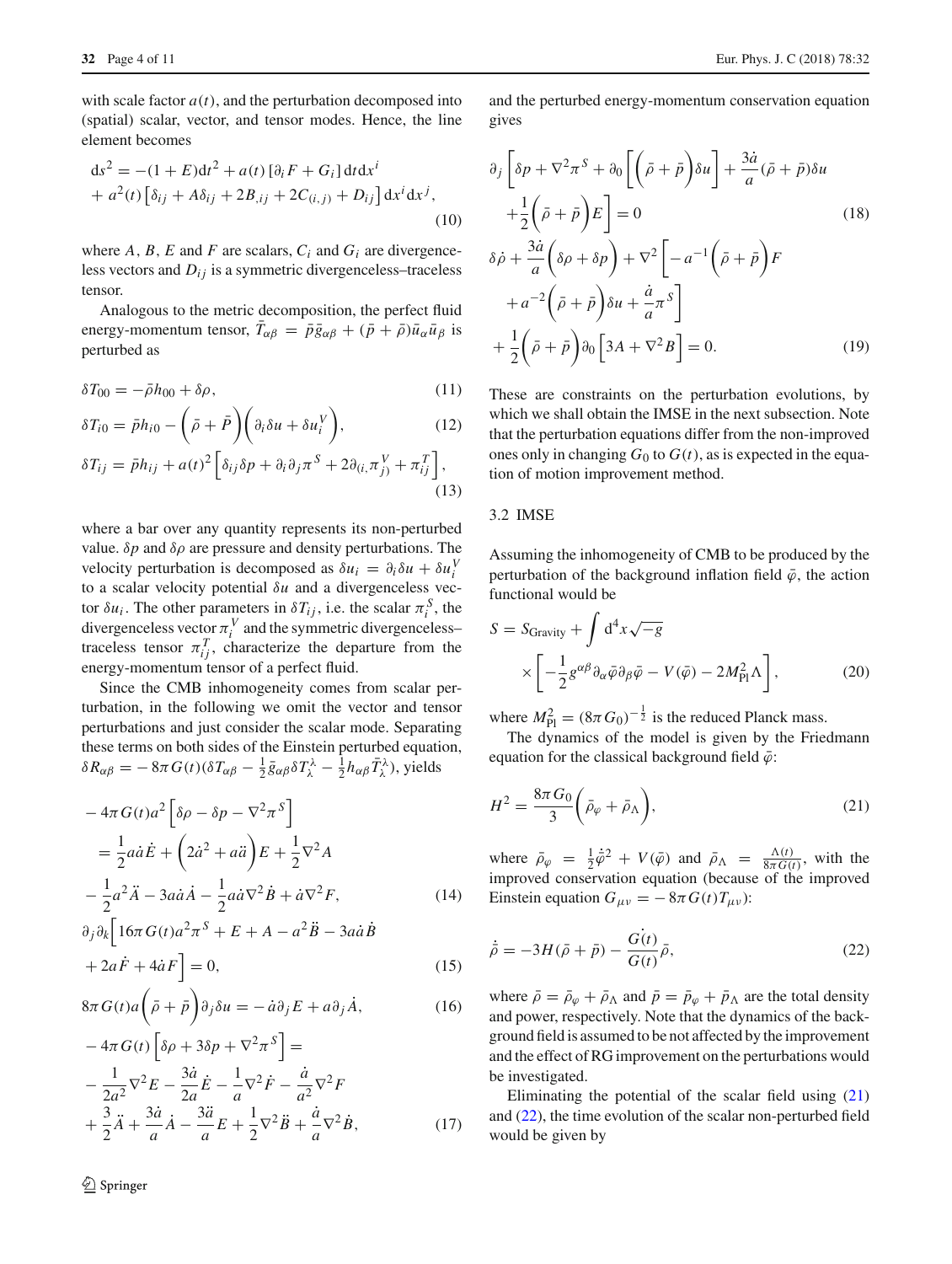$$
\dot{\bar{\varphi}}^2 = \frac{1}{4\pi G(t)} \bigg( H \frac{\dot{G}(t)}{2G(t)} - \dot{H} \bigg). \tag{23}
$$

In order to get the evolution equation of the gauge invariant quantity, we have to fix the gauge. We take the same gauge as in [\[23\]](#page-10-22) and consider  $\delta \varphi_q = 0$  and  $B_q = 0$  to find  $R_q$ . Hence δ*u* vanishes. Indeed, perturbations of pressure and density in this gauge are  $\delta \rho_{\varphi} = \delta p_{\varphi} = -\frac{1}{2} E \dot{\varphi}^2$ . Therefore the energymomentum conservation [\(19\)](#page-3-2) leads to

<span id="page-4-1"></span>
$$
-\frac{2}{a}H\nabla^2 F - \ddot{A} + \frac{\dot{A}}{\frac{\dot{G}(t)}{2G(t)}} \left( -\frac{G(t)}{2} \frac{d}{dt} \left( \frac{\dot{G}(t)}{G(t)^2} \right) + G(t) \frac{d}{dt} \left( \frac{\dot{H}}{H G(t)} \right) + 3\dot{H} - \frac{3}{2}H \frac{\dot{G}(t)}{G(t)} \right) = 0.
$$
 (24)

It is worth noting that the improvement given by the solutions of RGE does not change Eqs.  $(14)$  and  $(16)$ , but the conservation equation of the background field changes, as given by  $(24)$ , since the scalar field exchanges energy with the quantum improved part. This energy exchange can be seen more explicitly in Eq. [\(22\)](#page-3-1) where the dynamics of the scalar field is under the influence of the improvement term,  $\frac{1}{\Lambda(t)}$ (*t*)

$$
\frac{1}{\tilde{\phi}} \left( \frac{\Lambda(t)}{8\pi G(t)} - \frac{\Lambda(t)G(t)}{8\pi G(t)^2} \right).
$$

Substituting  $E = \frac{A}{H}$  from [\(16\)](#page-3-4) and using [\(14\)](#page-3-3), the evolution equation of *A* can be written in the form

$$
\ddot{A} + \dot{A} \left( 3H - \frac{2\dot{H}}{H} + \frac{\ddot{H}}{\dot{H}} + \frac{\dot{G}(t)}{2G(t)} \frac{H}{H} \frac{d}{dt} \ln \left( \frac{G(t)^2 \dot{H}}{\dot{G}(t)H^3} \right) \right) - a^{-2} \nabla^2 A = 0.
$$
\n(25)

As mentioned previously, working with Fourier modes is easier, and thus in what follows we use Fourier transformed equations.

It is clear that the scalar perturbations of metric would not be invariant under a transformation of  $x^{\alpha} \rightarrow x^{\alpha} + \xi^{\alpha}$ . The mentioned transformation changes the perturbation *Aq* to  $\tilde{A}_q = A_q + H(t)\xi^0$ . To have a covariant description, usually in the non-improved theory the gauge invariant quantity  $R_q \equiv -\frac{A_q}{2} + H \delta u_q$  is defined. Since in this special gauge the coefficients of  $G(t)$  in Eqs. [\(14\)](#page-3-3) and [\(16\)](#page-3-4) vanish, the corrections due to running couplings do not affect the scalar perturbations. The corrections manifest themselves in the conservation equation of the background flow. The Hubble parameter,  $H(t)$ , has a correction term in  $R_q$  which leads to a second order perturbation in gauge invariant quantity and can be ignored. Therefore, *the non-improved form of the gauge invariant quantity saves its invariance after improvement of the couplings*. On the other hand the assumption  $-q\tau \ll 1$ at the late time of inflation causes the ignorance of the term *H* $\delta u_q$  with respect to the scalar metric perturbation,  $\frac{A_q}{2}$ , in  $R_q$ .

<span id="page-4-4"></span>Finally, considering the conformal time as an independent variable,  $R_q$  evolves as

$$
R''_q + \left(\frac{d}{d\tau} \ln\left(\frac{aH'}{H^2}\right) + \frac{G'}{2G} \frac{H}{H'} \frac{d}{d\tau} \ln\left(\frac{G^2H'}{G'H^3}\right)\right) R'_q + q^2 R_q = 0.
$$
\n(26)

Here the prime denotes the derivative with respect to the conformal time. This is the improved Mukhanov–Sassaki equation (IMSE).

Denoting the coefficient of  $R_q$ <sup>*d*</sup> by  $S(\tau)$ :

$$
S(\tau) = \frac{\mathrm{d}}{\mathrm{d}\tau} \ln \left( \frac{aH'}{H^2} \right) + \frac{G'}{2G} \frac{H}{H'} \frac{\mathrm{d}}{\mathrm{d}\tau} \ln \left( \frac{G^2 H'}{G'H^3} \right), \tag{27}
$$

we see that it can be decomposed as

$$
S(\tau) = S_0(\tau) + S_I(\tau), \qquad (28)
$$

in which  $S_0(\tau) = \frac{d}{d\tau} \ln \left( \frac{aH^2}{H^2} \right)$ ), and  $S_I(\tau) = \frac{G'}{2G} \frac{H}{H'} \frac{d}{d\tau} \ln \frac{\tau}{d}$  $\int G^2 H'$  $\overline{G'H^3}$  is the improved part. It can be seen that in the nonimproved limit, where  $G$  and  $\Lambda$  are constants, Eq. [\(8\)](#page-2-1), the MSE, is recovered.

#### <span id="page-4-0"></span>**4 Solutions of IMSE**

In this section the solution of the IMSE for two cases will be obtained. First, for a model in which  $\Lambda_0 = 0$  and remaining zero as time passing. Second, for the  $\Lambda$ -inflation model. We shall see that IMSE can be solved iteratively for both cases.

# 4.1 Case I:  $\Lambda_0 = 0$

The Friedmann equation and conservation equation in this case are

<span id="page-4-2"></span>
$$
H^{2} = \frac{8\pi G(t)}{3} \left(\frac{1}{2}\dot{\varphi}^{2} + V(\varphi)\right)
$$
 (29)

<span id="page-4-3"></span>
$$
\dot{H} = -4\pi G(t)\dot{\varphi}^2 + \frac{HG(t)}{2G(t)}.
$$
\n(30)

Considering the well-known exponential potential  $V(\varphi)$  =  $ge^{-\lambda\varphi}$ , where *g* and  $\lambda$  are arbitrary real constants, the perturbed  $H = H_0 + \tilde{\omega}H_1$  and  $\varphi = \varphi_0 + \tilde{\omega}\varphi_1$  seem to be appropriate solutions for [\(29\)](#page-4-2) and [\(30\)](#page-4-3) up to first order. Substituting  $G(t)$  from [\(6\)](#page-2-2) gives  $H_1$  and its time evolution,  $H_1$ , up to  $\mathcal{O}(1)$ :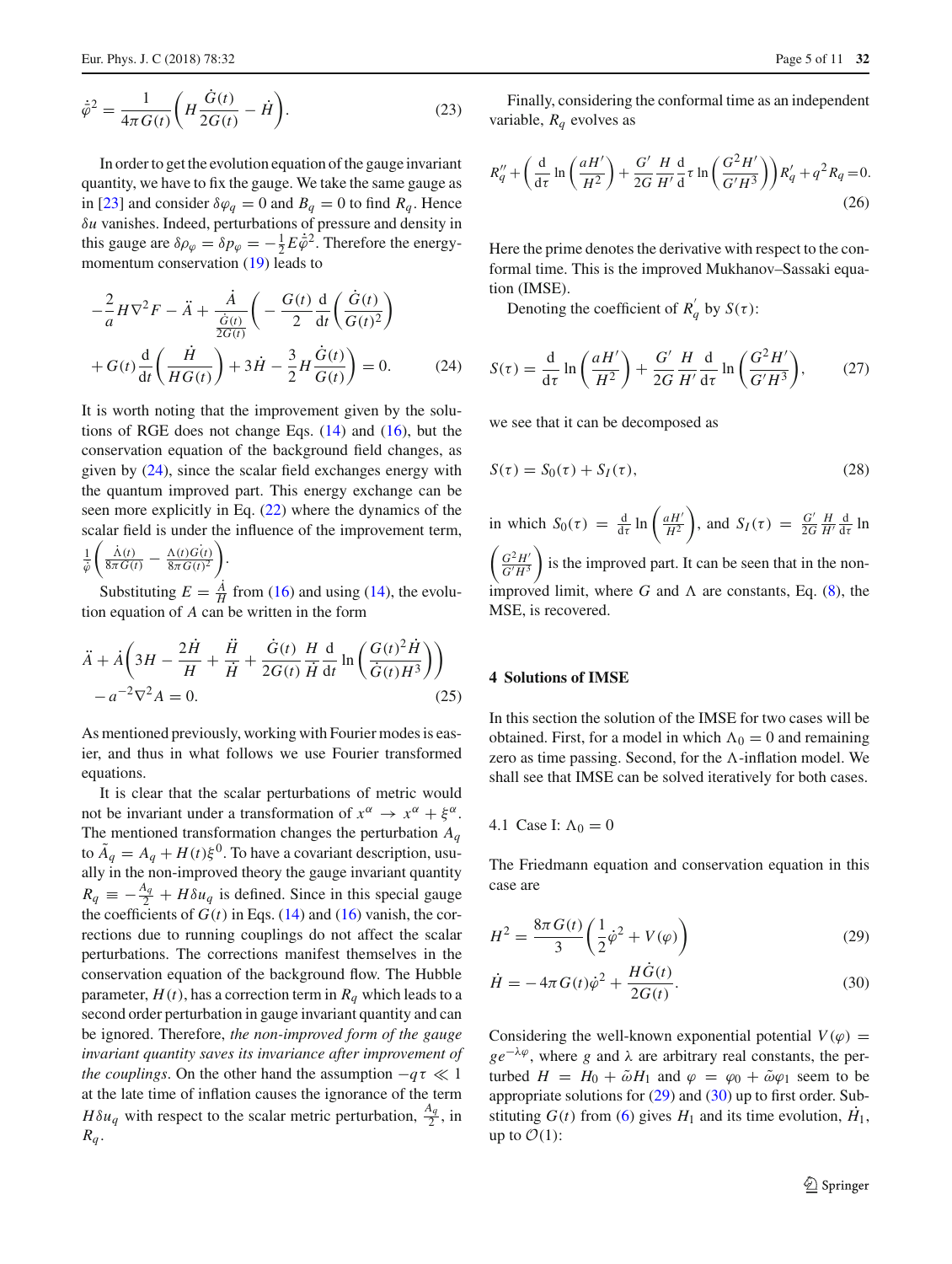$$
\tilde{\omega}H_1 = \frac{8\pi G_0}{3} \frac{\epsilon}{\lambda} \tilde{\omega}\dot{\varphi}_1 - \frac{\lambda}{6} \frac{3 - \epsilon}{\epsilon} \frac{\tilde{\omega}\varphi_1}{t} \n- \frac{8\pi G_0}{3} \frac{\epsilon}{\lambda^2} \frac{\tilde{\omega}t_{\text{Pl}}^2}{t^3} - \frac{3 - \epsilon}{6\epsilon} \frac{\tilde{\omega}t_{\text{Pl}}^2}{t^3},
$$
\n(31)

$$
\tilde{\omega}\dot{H}_1 = \frac{16\pi G_0}{\lambda^2} \frac{\tilde{\omega}t_{\text{Pl}}^2}{t^4} - \frac{16\pi G_0}{\lambda} \frac{\tilde{\omega}\dot{\varphi}_1}{t} + \frac{1}{\epsilon} \frac{\tilde{\omega}t_{\text{Pl}}^2}{t^4},\tag{32}
$$

where  $\epsilon \equiv -\frac{H_0}{H_0^2}$  is a positive dimensionless quantity. Suggesting power-law solutions of the form  $H_1 = \frac{b}{t^3}$  and  $\varphi_1 = \frac{c}{t^2}$ and determining the coefficients *b* and *c* by substitution in [\(29\)](#page-4-2) and [\(30\)](#page-4-3), one obtains the Hubble parameter and the scalar fields in the RG improvement approach up to first order:

$$
\varphi = \frac{1}{\lambda} \ln \left( \frac{8\pi G_0 g \epsilon^2 t^2}{3 - \epsilon} \right) + \frac{\tilde{\omega} t_{\text{Pl}}^2}{\left( 16\pi G_0 \epsilon \right)^{\frac{1}{2}} \left( \epsilon - 1 \right)^{\frac{1}{t^2}}},\tag{33}
$$

$$
H = \frac{1}{\epsilon t} - \frac{2\tilde{\omega}t_{\text{Pl}}^2}{3\left(\epsilon - 1\right)}\frac{1}{t^3}.\tag{34}
$$

The independent variable in the IMSE is the conformal time,  $\tau$ . To determine  $t(\tau)$ , the scale factor  $a(t)$  is necessary. Since  $H = \frac{\dot{a}(t)}{a(t)}$ , the scale factor becomes

$$
a(t) = \tilde{a}_{*}t^{\frac{1}{\epsilon}}e^{-\frac{\gamma}{t^{2}}},
$$
\n(35)

where  $\gamma = \frac{\tilde{\omega} t_{\text{Pl}}^2}{3(1-\epsilon)}$ , and  $\tilde{a}_*$  is a constant. Then the conformal time becomes

$$
\tau = \int_{t_{*} \to \infty}^{t} \frac{\mathrm{d}t'}{a(t')} = \frac{1}{\tilde{a}_{*}} \left( \frac{\epsilon}{\epsilon - 1} t^{\frac{\epsilon - 1}{\epsilon}} - \frac{\epsilon \gamma}{\epsilon + 1} t^{-\frac{\epsilon + 1}{\epsilon}} \right). \tag{36}
$$

Inverting this, it can be shown that

$$
t = \left(\frac{\tau}{C}\right)^{\frac{1}{1-\frac{1}{\epsilon}}} + \frac{D}{\frac{1}{\epsilon} - 1} \left(\frac{\tau}{C}\right)^{\frac{-1}{1-\frac{1}{\epsilon}}} \tag{37}
$$

where  $C = \frac{\epsilon}{\epsilon - 1} \frac{1}{\tilde{a}_*}$  and  $D = \frac{\tilde{\omega} t_{\text{Pl}}^2}{3(1+\epsilon)}$ .

Finally, to obtain the IMSE, we can use the above results to get

$$
S_0(\tau) = -\frac{2}{1 - \epsilon} \frac{1}{\tau}
$$
\n(38)

and

$$
S_I(\tau) = -K\tau^{\frac{1-3\epsilon}{\epsilon - 1}}\tag{39}
$$

where 
$$
K = \left(\frac{\epsilon}{(\epsilon - 1)\tilde{a}_*}\right)^{\frac{2\epsilon}{\epsilon - 1}} \left(\frac{4\tilde{\omega}\epsilon(2\epsilon^2 - 3)}{3(1 - \epsilon)(1 - \epsilon^2)}\right).
$$

 $\mathcal{D}$  Springer

<span id="page-5-0"></span>Therefore the IMSE is given by

$$
R''_q - \frac{2}{1 - \epsilon} \frac{1}{\tau} R'_q + q^2 R_q = K \tau^{\frac{1 - 3\epsilon}{\epsilon - 1}} R'_q.
$$
 (40)

Since the right hand side of IMSE is just a small correction, we can solve it iteratively. At zeroth order of iteration, ignoring this term, the solution is Hankel functions  $H_{\alpha}^{(1)}(-q\tau)$ and  $H_{\alpha}^{(2)}(-q\tau)$ . We choose the sub-horizon initial condition as  $\exp(-i q \tau)$  at large  $-q \tau$ . This initial condition is the result of applying WKB methods suggesting a plane wave solution for the initial conditions at early times,  $\frac{q}{a} \gg H$ , as in [\[23](#page-10-22)]. With the conditions

$$
\frac{2\dot{\Lambda}(t)}{\dot{G}(t)} - \frac{2\Lambda(t)}{G(t)} \ll \frac{q^2}{a^2} , \quad \frac{H\dot{G}(t)}{2G(t)} \ll \frac{q^2}{a^2},
$$

for the  $\Lambda$ CDM model of the universe, we have the same initial condition as for the non-improved model:

$$
\delta \varphi_q(t) \to \frac{1}{(2\pi)^{\frac{3}{2}} a(t) \sqrt{2q}} \exp(-i q \tau),
$$

which in the limit  $a(t) \to 0$  causes  $R_q$  to approach  $-\frac{H \frac{\delta \varphi_q}{\phi}}{\phi}$ . Since at large  $-q\tau$ ,  $H_{\alpha}^{(1)}(-q\tau)$  tends to  $\sqrt{\frac{2}{\pi(-q\tau)}}$  $\exp(i(-q\tau) - i\alpha \frac{\pi}{2} - i\frac{\pi}{4})$ , the first Hankel function would be an appropriate choice. After renormalizing the zeroth order solution becomes

$$
R_{q_{(0)}}(\tau) = K'(-\tau)^{\alpha} H_{\alpha}^{(1)}(-q\tau), \qquad (41)
$$

where 
$$
K' = \frac{-\lambda \sqrt{\pi}}{4(2\pi)^{\frac{3}{2}} \epsilon} \left(\frac{\epsilon}{1-\epsilon}\right)^{\frac{-1}{1-\epsilon}} \exp(\frac{i\pi \alpha}{2} + \frac{i\pi}{4})
$$
 and  $\alpha = \frac{\epsilon - 3}{2(\epsilon - 1)}$ .  
To obtain the solution of IMSE up to the next order of

iteration we have to substitute the zeroth order solution in the right hand side of [\(40\)](#page-5-0) and solve the equation. Defining

$$
\mathcal{F}_{\alpha} = (-q)^{3-2\alpha} \int_0^{-q\tau} d(-q\tau)(-q\tau)^{2\alpha-4} J_{\alpha}(-q\tau)
$$
  
 
$$
\times \left[ -q\tau H_{\alpha-1}^{(1)}(-q\tau) + 2\alpha H_{\alpha}^{(1)}(-q\tau) + q\tau H_{\alpha+1}^{(1)}(-q\tau) \right]
$$
  
+
$$
\mathcal{D}_{1(\alpha)}(q),
$$
 (42)

$$
\mathcal{G}_{\alpha} = (-q)^{3-2\alpha} \int_0^{-q\tau} d(-q\tau)(-q\tau)^{2\alpha-4} Y_{\alpha}(-q\tau)
$$
  
 
$$
\times \left[ -q\tau H_{\alpha-1}^{(1)}(-q\tau) + 2\alpha H_{\alpha}^{(1)}(-q\tau) + q\tau H_{\alpha+1}^{(1)}(-q\tau) \right]
$$
  
+
$$
\mathcal{D}_{2(\alpha)}(q),
$$
 (43)

in which  $\mathcal{D}_{1(\alpha)}(q)$  and  $\mathcal{D}_{2(\alpha)}(q)$  are integration constants, the solution up to first order becomes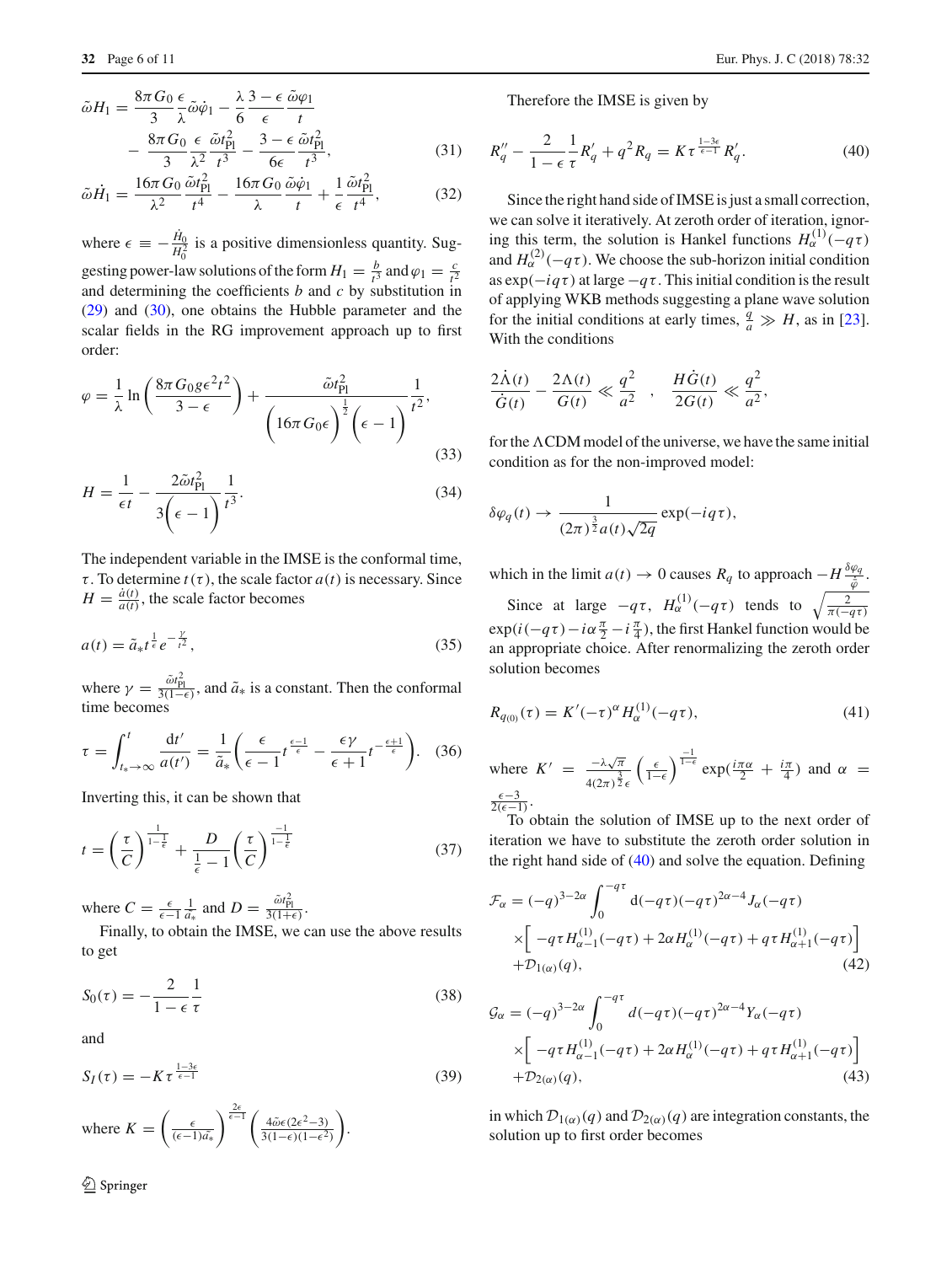$$
R_{q(1)}(\tau) = K'(-\tau)^{\alpha} \left( H_{\alpha}^{(1)}(-q\tau) - \frac{K\pi}{4} \right)
$$
  

$$
[\mathcal{F}_{\alpha}Y_{\alpha}(-q\tau) + \mathcal{G}_{\alpha}J_{\alpha}(-q\tau)] \bigg).
$$
 (44)

The perturbations outside the horizon are defined by the limit  $-q\tau \ll 1$ . At this limit, for  $\alpha > 0$ , the term  $J_{\alpha}(-q\tau) \rightarrow \left(-\frac{q\tau}{2}\right)^{\alpha}\frac{1}{\Gamma(\alpha+1)}$  can be ignored with respect to  $Y_\alpha(-q\tau) \to \frac{-\Gamma(\alpha)}{\pi} (\frac{-q\tau}{2})^{-\alpha}$ . On the other hand,  $\mathcal{F}_\alpha$  at  $-q\tau \ll 1$  becomes

$$
\mathcal{F}_{\alpha} = (-q)^{3-2\alpha} (\mathcal{A}_{\alpha}(-q\tau)^{4\alpha-3} + \mathcal{B}_{\alpha}(-q\tau)^{4\alpha-1} + \mathcal{C}_{\alpha}(-q\tau)^{2\alpha-1}) + \mathcal{D}_{1(\alpha)}(q), \quad (45)
$$

with

$$
\mathcal{A}_{\alpha} = \frac{1}{4\alpha - 3} \left( \frac{2^{1-2\alpha} \alpha}{\Gamma(1+\alpha)^2} - \frac{i2^{1-2\alpha} (\cos((-1+\alpha)\pi)\Gamma(1-\alpha) + \alpha \cos(\alpha \pi)\Gamma(-\alpha))}{\pi \Gamma(1+\alpha)} + \frac{2^{1-2\alpha}}{\Gamma(\alpha)\Gamma(1+\alpha)} \right),
$$
\n
$$
\mathcal{B}_{\alpha} = \frac{1}{4\alpha - 1} \left( \frac{2^{-2\alpha} \alpha}{(1+\alpha)\Gamma(1+\alpha)^2} + \frac{i2^{-1-2\alpha} \cos((1+\alpha)\pi)\Gamma(-1-\alpha)}{\pi \Gamma(1+\alpha)} + \frac{2^{-1-2\alpha} (1+2\alpha)}{\alpha(1+\alpha)\Gamma(\alpha)\Gamma(1+\alpha)} + \frac{i2^{-1-2\alpha} (1+2\alpha) \cos((-1+\alpha)\pi)\Gamma(1-\alpha)}{\pi \alpha(1+\alpha)\Gamma(1+\alpha)} + \frac{i2^{-2\alpha} \alpha \cos(\alpha \pi)\Gamma(-\alpha)}{\pi(1+\alpha)\Gamma(1+\alpha)} - \frac{2^{-1-2\alpha}}{\Gamma(1+\alpha)\Gamma(2+\alpha)} \right)
$$
\n
$$
C_{\alpha} = \frac{1}{2\alpha - 1}
$$
\n
$$
\times \left( -i \frac{-\alpha \Gamma(-1+\alpha) + \alpha^2 \Gamma(-1+\alpha) + \alpha^2 \Gamma(\alpha) + \Gamma(1+\alpha) - \alpha \Gamma(1+\alpha)}{2\pi(-1+\alpha)\alpha \Gamma(1+\alpha)} \right).
$$

All this leads to the following relation for the perturbations outside the horizon:

$$
R_q(\tau) \longrightarrow R_q^o(\tau) = \frac{-iK'}{8\pi} \Gamma(\alpha) q^{-\alpha} \left[ 1 - \frac{K\pi}{4} \mathcal{F}_\alpha \right]. \tag{46}
$$

The parameter  $\alpha$  will approach 3/2 on applying the slow roll condition,  $\epsilon \ll 1$ . Since  $-q\tau \ll 1$ , in the slow roll inflation, the terms  $(-q\tau)^{4\alpha-3} = (-q\tau)^3$  and  $(-q\tau)^{4\alpha-1} = (-q\tau)^5$ do not have any significant contribution in  $\mathcal{F}_{\alpha}$ . Beside, if we consider the case in which the non-improved solution at  $\tau_0$  satisfies the initial condition  $R_{q_{(0)}}(\tau_0) = 0$ , we obtain  $\mathcal{D}_{1(\alpha)}(q) = -\mathcal{C}_{\alpha}(-q\tau_0)^{2\alpha-1}$ . The gauge invariant quantity with this initial condition becomes

$$
R_q^o(\tau) = \eta q^{-3/2} \bigg( 1 - \frac{K}{4\pi} C_{\frac{3}{2}} \bigg[ (-q\tau)^2 - (-q\tau_0)^2 \bigg] \bigg) \tag{47}
$$

where  $\eta = -i \frac{K'}{8\pi} \Gamma(\frac{3}{2})$  is a constant with the dimension of  $[L]^{-1}$  and  $C_{\frac{3}{2}} = -\frac{4i}{6\pi}$ . Clearly the second term in the parentheses is a consequence of the improvement.

Before continuing, we have to note that here  $(26)$ , the IMSE, for inflation with exponential potential  $V(\varphi)$  =  $ge^{-\lambda\varphi}$ , was solved. One may wonder how the results depend on the specific inflationary model we used. Therefore, it seems appropriate to take a look at the other models such as the model due to Starobinsky [\[25\]](#page-10-23) or chaotic inflation [\[26](#page-10-24)]. The former, which seems to have a compatible description of the CMB, is the result of a specific  $f(R)$  gravity (with  $f(R) = R + R^2/6M^2$ ). The Starobinsky model in the Einstein frame (obtained by the conformal transformation  $g_{\mu\nu} \rightarrow \tilde{g}_{\mu\nu} = e^{\sqrt{\frac{16\pi G}{3}}\varphi} g_{\mu\nu}$  is described by the action

$$
S = \int d^4x \sqrt{-\tilde{g}} \left( \frac{1}{16\pi G} \tilde{R} - \frac{1}{2} \tilde{g}^{\mu\nu} \partial_\mu \varphi \partial_\nu \varphi - V(\varphi) \right), \tag{48}
$$

where  $V(\varphi) = 3M^2 \left(1 - e^{-\sqrt{\frac{16\pi G}{3}}\varphi}\right)^2 / 32\pi G$ . For the FRW background this leads to an inflationary scale factor  $a(t) \sim e^{t^2/12t_{\text{Pl}}^2}$ . Since we are interested in the effects of the improvement at the *horizon exit time*, and expanding  $t \approx t_0 + \delta t$  (with  $t_0$  much larger than  $t_{p}$ ), the behavior of the scale factor at times that we are interested in is given by

$$
a(t) \sim \exp\left(\frac{t_0 \delta t}{6t_{\rm Pl}^2}\right).
$$
 (49)

This is a similar behavior to the one obtained by the exponential potential

$$
a(t) \sim (t/t_{\rm Pl})^{1/\epsilon} \sim \exp\left(\frac{\bar{t}_0 \delta t}{\epsilon t_{\rm Pl}^2}\right).
$$
 (50)

A similar treatment is in order for the chaotic inflation models with potential  $V(\varphi) = g\varphi^n$ . For example the scale factor for typical *n* = 2 is given as  $a(t) \sim e^{-\alpha(\beta + t/t_{\text{Pl}})^2}$ , leading to the same behavior for the times that we are interested in.

This is what is expected, since all the inflationary models are built to purge the effects of the initial conditions, although they have different scale factors at the start of the inflation era.

<span id="page-6-0"></span>As a result of the above discussion, one can conclude that although the details of the improved gauge invariant quantity [\(47\)](#page-6-0) depend on the inflationary model used, the general behavior is the same. Because of this, we confine ourselves to Eq. [\(47\)](#page-6-0) in the next sections.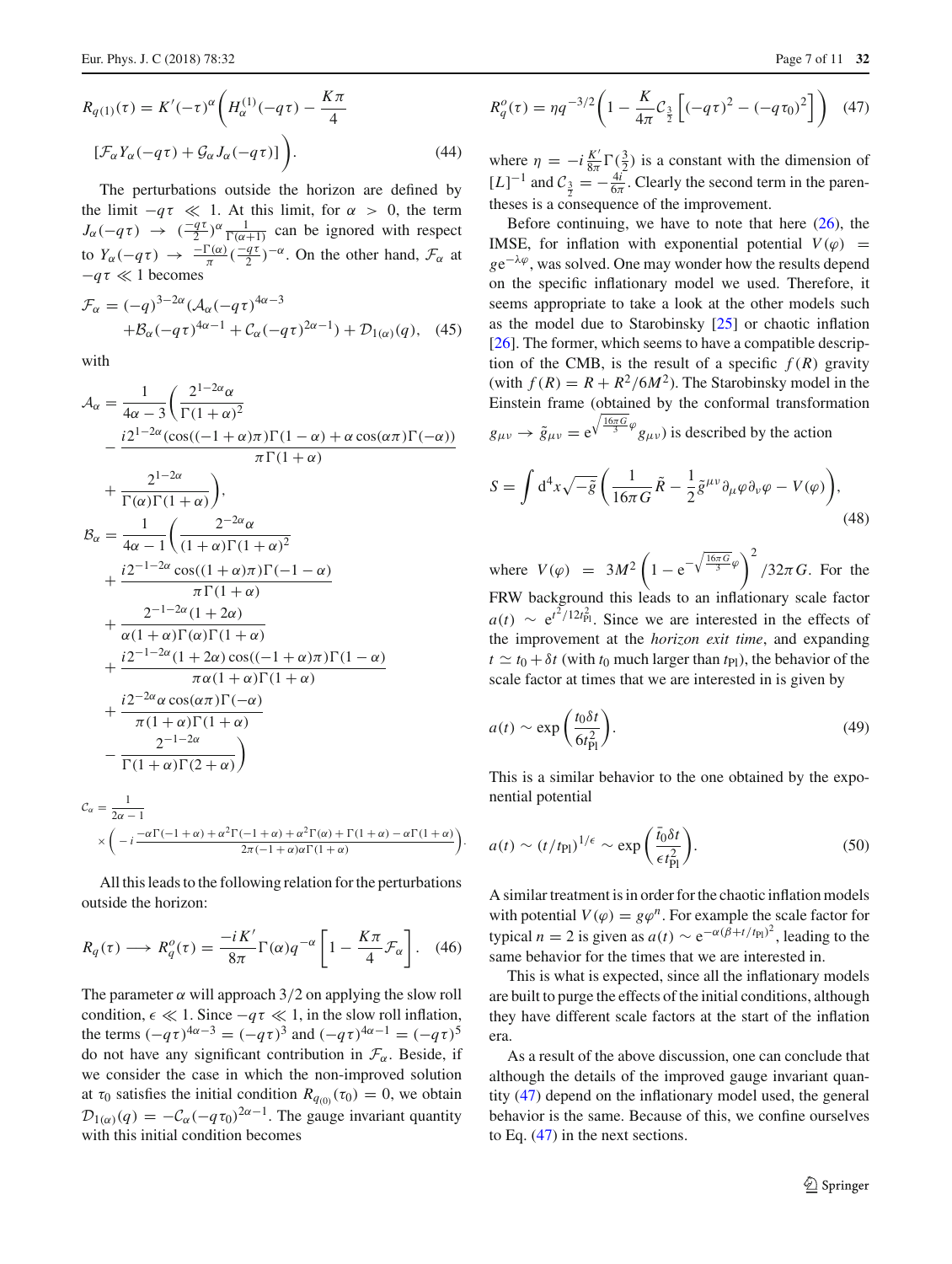#### 4.2 Case II:  $\Lambda$ -inflation

For a  $\Lambda$ -inflation model we consider the running gauge coupling,  $\Lambda(t)$  and not the  $\varphi$ -field, as the agent that produces exponential expansion in the inflation era. Although this not a good model (because of giving a non-improved spectral index  $n_s = -2$ ), we investigate it to see how the improvement affects such a model.

For simplicity, here we use the IMSE in terms of time *t*, instead of the cosmological time:

$$
\frac{d^2 R_q}{dt^2} + S(t) \frac{dR_q}{dt} + \frac{q^2}{a^2} R_q = 0,
$$
\n(51)

<span id="page-7-0"></span>in which

$$
S(t) = 3H - \frac{2\dot{H}}{H} + \frac{\ddot{H}}{\dot{H}} + \frac{\dot{G}(t)}{2G(t)} \frac{H}{\dot{H}} \frac{d}{dt} \ln\left(\frac{G(t)^2 \dot{H}}{\dot{G}(t)H^3}\right).
$$
 (52)

If we assume that the inflation field only produces the scalar perturbations and does not affect the expansion rate of universe, we can neglect  $\rho_{\varphi}$  with respect to  $\rho_{\Lambda}$ . Substituting  $H = \sqrt{\frac{\Lambda(t)}{3}}$  and  $G(t)$  and  $\Lambda(t)$  from [\(6\)](#page-2-2) and [\(7\)](#page-2-3) in [\(52\)](#page-7-0), we get

$$
S(t) \simeq + \frac{a_0 e^{\sqrt{\frac{\Lambda(t)}{3}}t}}{t} \left[ \alpha_1 \beta_2 \left( \frac{t_{\text{Pl}}}{t} \right)^{-2} + \left( \alpha_1 \gamma_2 + \beta_1 \beta_2 \right) + \left( \alpha_1 \delta_2 + \beta_1 \gamma_2 + \gamma_1 \beta_2 \right) \left( \frac{t_{\text{Pl}}}{t} \right)^2 + \left( \alpha_1 \Sigma_2 + \beta_1 \delta_2 + \gamma_1 \gamma_2 + \delta_1 \beta_2 \right) \left( \frac{t_{\text{Pl}}}{t} \right)^{4} \right] + \sqrt{3\Lambda_0} - \frac{5}{t} + \mathcal{O}\left( \left( \frac{t}{t_{\text{Pl}}} \right)^{-5} \right), \tag{53}
$$

where

$$
\alpha_1 = -\frac{\Lambda_0 \tilde{\omega}}{2\tilde{\nu} m_{\text{Pl}}^2},
$$
\n
$$
\beta_1 = -\frac{\Lambda_0}{2\tilde{\nu} m_{\text{Pl}}^2} \left( -2\Omega + \tilde{\omega}^2 \right),
$$
\n
$$
\beta_2 = -2,
$$
\n
$$
\gamma_1 = -\frac{\Lambda_0}{2\tilde{\nu} m_{\text{Pl}}^2} \left( -3\Omega \tilde{\omega} + \frac{\tilde{\nu} \tilde{\omega} m_{\text{Pl}}^2}{\Lambda_0} \right),
$$
\n
$$
\gamma_2 = -4 \left( \frac{\Omega}{\tilde{\omega}} - \tilde{\omega} \right),
$$
\n
$$
\Sigma_2 = -80\Omega \left( \frac{\Omega}{\tilde{\omega}} - \omega \right),
$$
\n
$$
\delta_1 = -\frac{\Lambda_0}{2\tilde{\nu} m_{\text{Pl}}^2} \left( 2\Omega^2 - 2\Omega \frac{\tilde{\nu} m_{\text{Pl}}^2}{\Lambda_0} + \frac{\tilde{\omega}^2 \tilde{\nu} m_{\text{Pl}}^2}{\Lambda_0} \right),
$$

$$
\delta_2 = 16 \left( \Omega + \left( \frac{\Omega}{\tilde{\omega}} - \tilde{\omega} \right)^2 \right).
$$

In terms of the dimensionless time  $T = \frac{t}{t_{\text{Pl}}}$  this reads

$$
S(T) \simeq +\frac{a_0}{T} \Big[ z_1 T^2 + z_2 + z_3 T^{-2} + z_4 T^{-4} \Big] + \sqrt{3\Lambda_0} t_{\text{Pl}} - \frac{5}{T} + \mathcal{O}\left( \left(\frac{t}{t_{\text{Pl}}} \right)^{-5} \right),\tag{54}
$$

where  $z_1 = \alpha_1 \beta_2$ ,  $z_2 = \alpha_1 \gamma_2 + \beta_1 \beta_2$ ,  $z_3 = \alpha_1 \delta_2 + \beta_1 \gamma_2 + \beta_2 \gamma_1$  $\gamma_1 \beta_2$  and  $z_4 = \alpha_1 \Sigma_2 + \beta_1 \delta_2 + \gamma_1 \gamma_2 + \delta_1 \beta_2$ . Since at the end of inflation

$$
z_1 T_{EI}^2 \simeq 1.32 \times 10^{-12},
$$
  
\n
$$
z_2 \simeq -1.57 \times 10^{-36},
$$
  
\n
$$
z_3 T_{EI}^{-2} \simeq 1.19 \times 10^{-24},
$$
  
\n
$$
z_4 T_{EI}^{-4} \simeq -1.42 \times 10^{-48},
$$

we can ignore  $z_2$ ,  $z_3T^{-2}$ ,  $z_4T^{-4}$  and the constant  $\sqrt{3\Lambda_0}t_{\text{Pl}}$ . As a result the IMSE in this case is given by

<span id="page-7-1"></span>
$$
\frac{\mathrm{d}^2 R_q}{\mathrm{d}T^2} - \frac{5}{T} \frac{\mathrm{d}R_q}{\mathrm{d}T} + \mathcal{Q}_q^2 R_q = a_0 z_1 T \frac{\mathrm{d}R_q}{\mathrm{d}T},\tag{55}
$$

where

$$
\mathcal{Q}_q = \frac{q t_{\rm Pl}}{a} \simeq \frac{q t_{\rm Pl}}{a_0}.\tag{56}
$$

It has to be noted that the term  $\frac{5}{T}$  comes from  $a \frac{d}{dt}$  $\ln(a^2\sqrt{\frac{3}{\Lambda}}\frac{\dot{\Lambda}}{2\Lambda})$  and has the highest contribution in this model. In contrast,  $-a_0z_1T$  is a consequence of the running gravitational coupling.

In a very similar way like the previous subsection the solution to [\(55\)](#page-7-1) can be obtained:

$$
R_{q_{(0)}}(T) = K''T^3 H_3^{(1)}(\mathcal{Q}_q T) \tag{57}
$$

where  $K''$  is a constant. It is notable that the parameter  $\alpha$  in the Hankel function  $H_{\alpha}^{(1)}(Q_qT)$  is fixed now.

As for the previous model the solution in the next order of iteration can be obtained leading to the following perturbations outside the horizon:

$$
R_q(T) \longrightarrow R_q^o(T) = \frac{-i K''}{8\pi} \Gamma(3) \mathcal{Q}_q^{-3} \left[ 1 + \frac{a_0 z_1 \pi}{4} \mathcal{F}_3' \right]
$$
\n<sup>(58)</sup>

where

$$
\mathcal{F}'_3 = -\frac{i}{24\pi} \mathcal{Q}_q^{-2} [(\mathcal{Q}_q T)^4 - (\mathcal{Q}_q T_0)^4)].
$$
 (59)

Putting everything in place, the gauge invariant quantity would be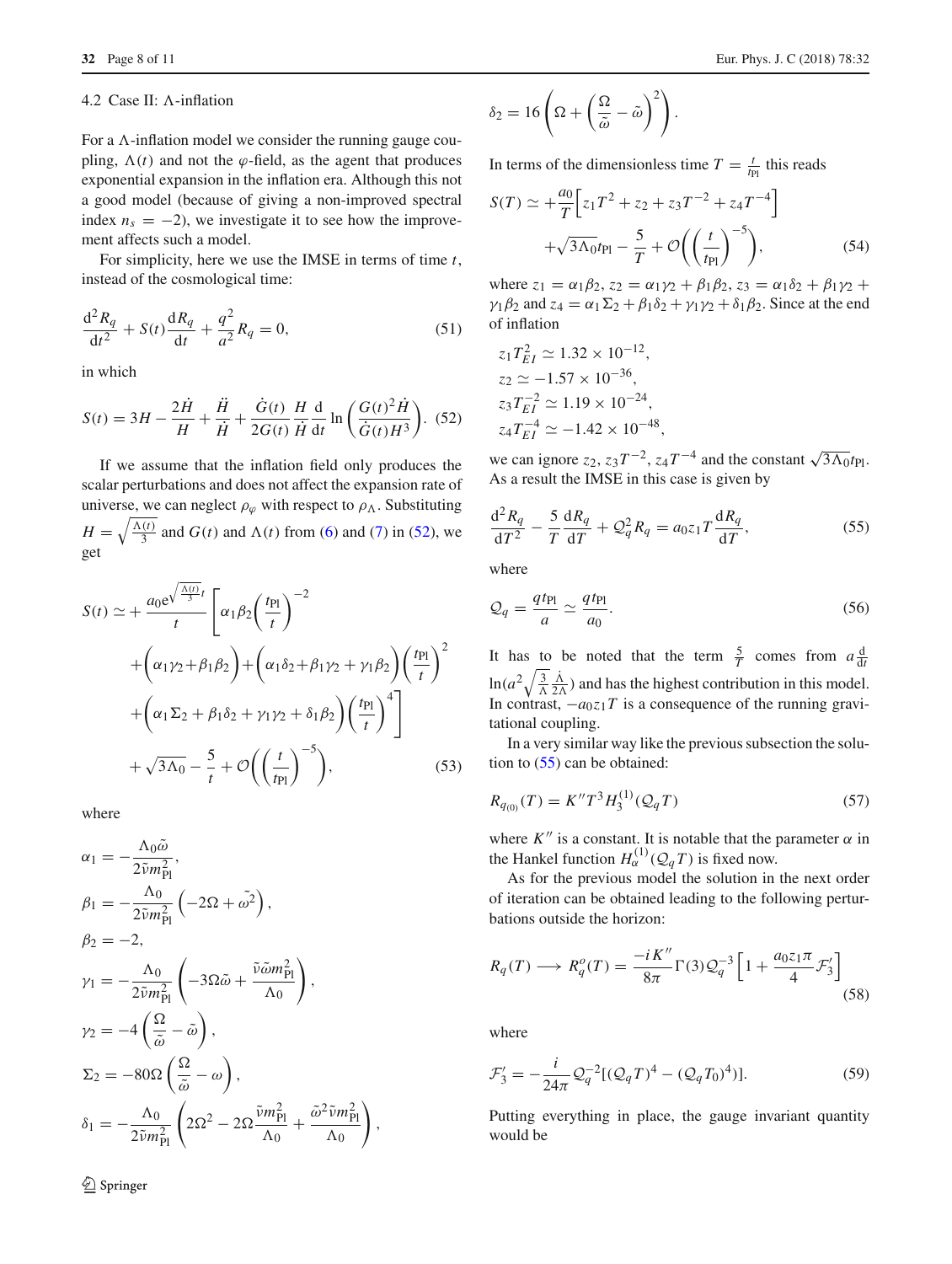

<span id="page-8-1"></span>**Fig. 1** The normalized non-improved (solid line) and improved (dotted line) correlation function versus the normalized wave number (*q*), with  $\epsilon = 0.3$ 

$$
R_q^o(T) = \frac{-i K''}{4\pi} \mathcal{Q}_q^{-3} \left[ 1 - i \frac{a_0 z_1}{96} \mathcal{Q}_q^{-2} [(\mathcal{Q}_q T)^4 - (\mathcal{Q}_q T_0)^4)] \right].
$$
\n(60)

In the next section, we shall investigate the effect of these improvements on the gauge invariant quantity on the power spectrum of perturbations for Case I, which is a realistic model.

## <span id="page-8-0"></span>**5 Improved power spectrum**

The freezing of a gauge invariant quantity after exiting from the horizon leads one to propose cosmological observable quantities such as the correlation function,  $\Phi(q)$ , which is the Fourier transform of the 2-point function and gives us some information as regards the inhomogeneities. It is given by the relation

$$
\langle R_q R_{q'}^* \rangle = (2\pi)^3 \delta(q+q') \Phi(q). \tag{61}
$$

Using the results of the previous section we can easily obtain the correlation function for the first case ( $\Lambda_0 = 0$ ) as

$$
\Phi(q) \propto q^{-3} \left| \left( 1 + \frac{iK}{6\pi^2} \left( \frac{q}{q_0} \right)^2 \left( 1 - \left( \frac{\tau_0}{\tau} \right)^2 \right) \right) \right|^2, \qquad (62)
$$

in which *q* is normalized to  $q_0 = 1/\tau$ . The normalized correlation function both in the non-improved and improved cases are plotted in Fig. [1.](#page-8-1)

One can see in this plot that the effect of improvement coming from the running couplings is to have a little larger correlation for large wave numbers.

The relative correction of the correlation function is shown in Fig. [2](#page-9-0) for three different values of the slow roll parameter. It shows that the correction becomes smaller as the slow roll parameter decreases. This correction is about (for  $q = q_0$ ) 5 % for  $\epsilon = 0.300, 5 \times 10^{-2}$  % for  $\epsilon = 0.030$  and  $5 \times 10^{-4}$ % for  $\epsilon = 0.003$ .

In order to obtain the power spectrum, note that the improved form of  $G(t)$  [\(6\)](#page-2-2) quickly approaches  $G_0$  for larger times and thus can be considered constant after inflation and in the radiation and matter dominated era. This means that the non-improved growth of perturbations works also in this case and the transfer function does not have any improvement and is given by the standard one [\[23](#page-10-22)]. Therefore the power spectrum is given by

$$
\mathcal{P}(\kappa) \propto \kappa \, T^2(\kappa) \Phi(\kappa),\tag{63}
$$

where *T* is the transfer function [\[23\]](#page-10-22),  $\kappa = \sqrt{2}q/q_{EO}, q_{EO} \simeq$  $\Omega_M h^2 / 13.6$  Mpc (with  $\Omega_M$  the matter density parameter, and  $H = h \times 100$  km/s Mpc) is the exit wave number at radiation– matter equality time, and

$$
\Phi(\kappa) \propto 1 + \frac{\text{Im}(K)}{6\pi^2} \kappa^2 + \frac{\text{Re}(K)^2 + \text{Im}(K)^2}{144\pi^4} \kappa^4. \tag{64}
$$

The result is plotted in Fig. [3](#page-9-1) and the improved power spectrum is compared with the non-improved one.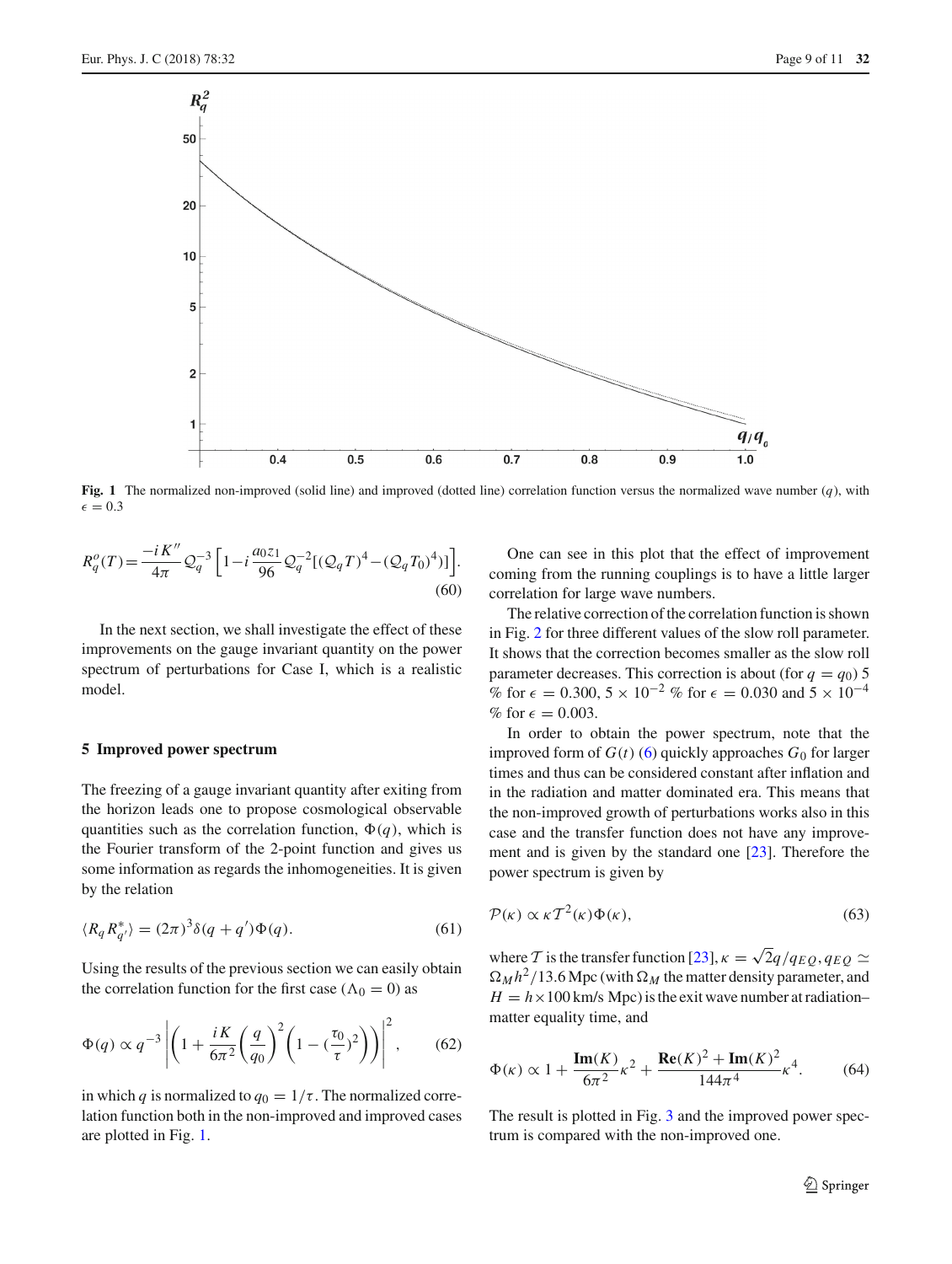

**Fig. 2** Relative deviation of improved correlation function from the non-improved one versus the normalized wave number.  $\epsilon = 0.300$  for the solid curve,  $\epsilon = 0.030$  for the dotted curve, and  $\epsilon = 0.003$  for the dashed curve

<span id="page-9-0"></span>

<span id="page-9-1"></span>**Fig. 3** Comparison of improved power spectrum with the non-improved one. The solid curve is the standard non-improved result, the dotted curve is improved with  $\epsilon = 0.010$ , the dashed curve with  $\epsilon = 0.025$ , and the dot-dashed curve with  $\epsilon = 0.050$ 

As can be seen from this plot, the RG improvement changes slightly the power spectrum for large wave numbers. In order to see how much such an improvement is, the observational data and the obtained results are compared in Fig. [4.](#page-10-25)

The observational data are from  $[24]$ , the solid curve is the non-improved power spectrum with the spectral index  $n_s = 0.967 \left( \kappa^{n_s} T(\kappa) \right)$ . The dashed curve is the prediction of the improved model considered in this paper with the slow roll parameter  $\epsilon = 0.008$ . In both curves we choose  $\Omega_M h =$ 0.16.

As is seen from the results, the effect of the improvement is to bring the tail of the graph up and leads to more accurate fit with the observed results.